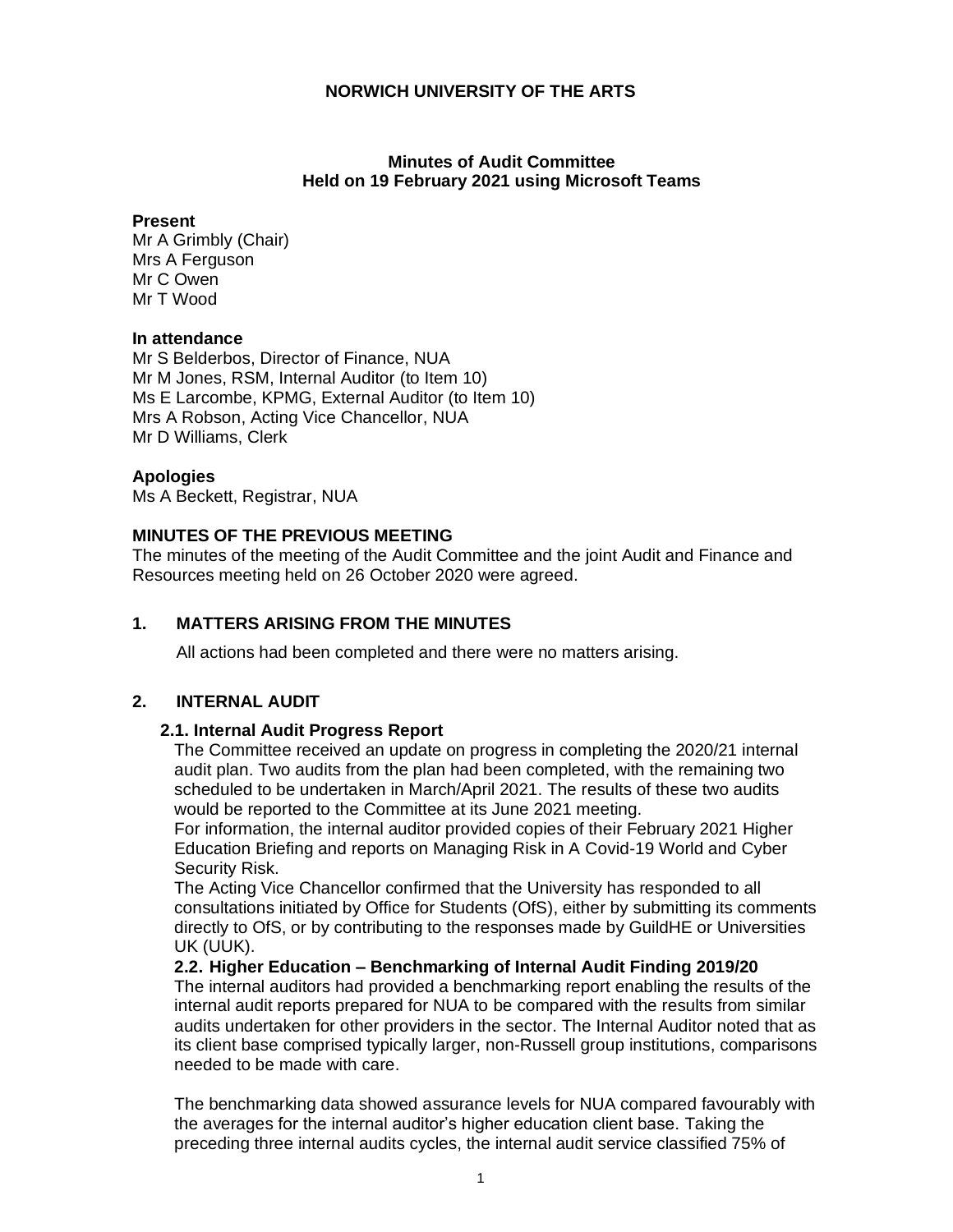NUA's audits as providing substantial assurance with the remainder offering reasonable assurance. These figures compared favourably with the sector averages of 51% and 35% respectively.

The number of management actions resulting from the internal audits carried out for NUA across the same three-year period, were significantly below the levels recorded for the sector.

The overall annual internal audit opinion for 2019/20 placed NUA in the highest category. Only 20% of the internal auditor's client based achieved this level of assurance.

#### **2.3. Final report – Health and Safety**

The internal auditors had reviewed the University's health and safety arrangements. Following their work, the internal auditors had judged that the Board could take substantial assurance as to the design and compliance of controls with regard to health and safety. No matters were identified for management action.

### **2.4. Final Report – UUK/GuildHE Code of Practice for the Management of Student Housing**

The internal auditors had assessed the University's compliance with the UUK/GuildHE Code of Practice for the Management of Student Housing. The University directly manages one hall of residence, Beechcroft.

The Code contains 93 elements. A review was required to take place every three years to confirm that the University remained compliant with the Code. The internal auditors had awarded a "green" opinion, judging the Board could take substantial assurance from the design and operations of controls applying to student housing. No matters for management action had been identified.

The report from the Internal Auditor would now be submitted to the Code Administrator.

## **Acting Vice Chancellor**

The Chair thanked the Head of Internal Audit for their reports.

## **2.5. Internal Audit Management Recommendations Status Report**

All recommendations arising from the work of the internal auditors in 2019/20 had been completed. All actions had been closed and there were no actions outstanding.

# **3. ASSURANCE**

#### **3.1. Insurance Cover**

The Committee received the annual report summarizing the University's insurance cover. The University Mutual Association Limited (UMAL) remained the University's principal provider of insurance.

Arising from the pandemic the University had two claims in respect of the recovery of funds and the loss of income. In the first instance the University was pursuing a claim related to the recovery of funds arising from the cancellation of a student educational visit to Berlin planned for March 2020. The University also intended to submit a claim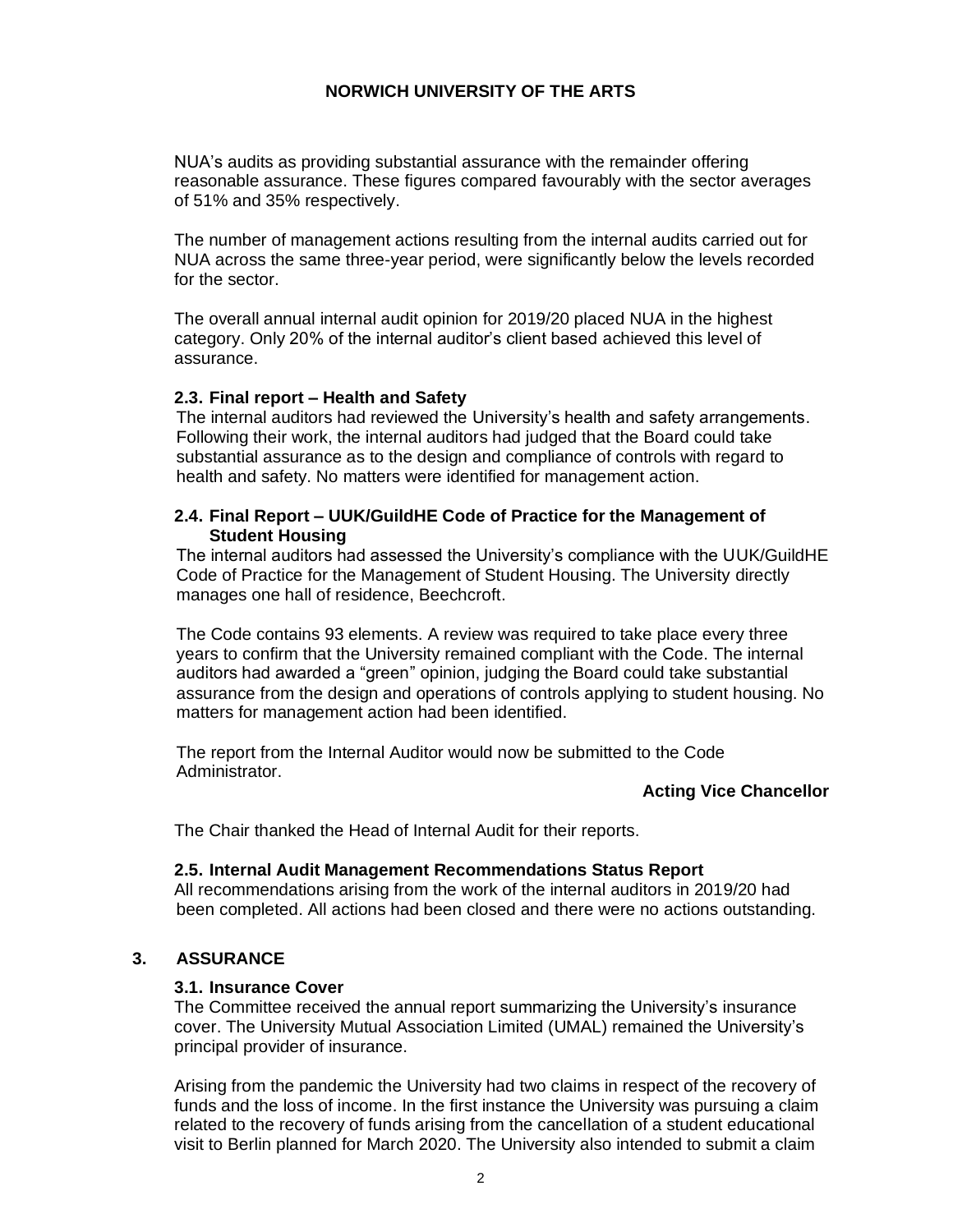for loss of income under the University's Business Interruption insurance, following a change in the insurer's position on this relating to Covid.

#### **3.2. Report on the University's activities and liability to taxation**

The report was similar to the reports received by the Committee in preceding years.

The one substantial update was the on-going dispute with Norwich City Council as to the payment of Council Tax on the Mary Chapman Court Properties. The land on which these properties had stood was now the location for the Duke Street Riverside development.

The City Council continues to demand Council Tax be paid on the properties for the period when they were unoccupied and prior to their demolition. In an attempt to reduce the size of the Council Tax liability the University had made an application to Valuation Office Agency (VOA). The outcome to the application was pending.

### **3.3. Risk Assessment relating to Bribery, Failing to prevent other parties from evading tax and Money Laundering**

The Committee received the annual risk assessment covering the areas of Bribery, preventing other parties to evade tax and money laundering. There were no significant changes to the previous years' assessment of risk levels and the associated actions taken to mitigate the risks.

The Committee received the report.

## **3.4. NUA's Whistleblowing Policy**

Arising from the adoption and implementation by the University of the Committee of University Chairs (CUC), Higher Education Audit Committees Code of Practice (May 2020), the University's Whistleblowing Policy had been reviewed and was now to be approved by the Committee.

The Committee made some suggestions for amendments and noted that there were links between the policies and processes discussed under items 4.3 and 4.4. It was agreed that it would be helpful if the processes by which individuals raised concerns, including the option of contacting the Chair of the Audit Committee under the Fraud Response Plan, were cross-referenced so they applied to both policy areas. The Committee would benefit from receiving these related policies and procedures together at the same meeting in future.

## **Acting Vice Chancellor**

The Committee approved the revised Whistleblowing policy.

## **3.5. Policy for the use of auditors for non-audit work**

In order to comply with the new Higher Education Audit Code of Practice the University is required to have a policy in place on the use of auditors for non-audit work.

The policy was designed to ensure the independence of the auditors was not compromised, but, equally, if required, the University was able to gain access to specialist expertise available from the auditors.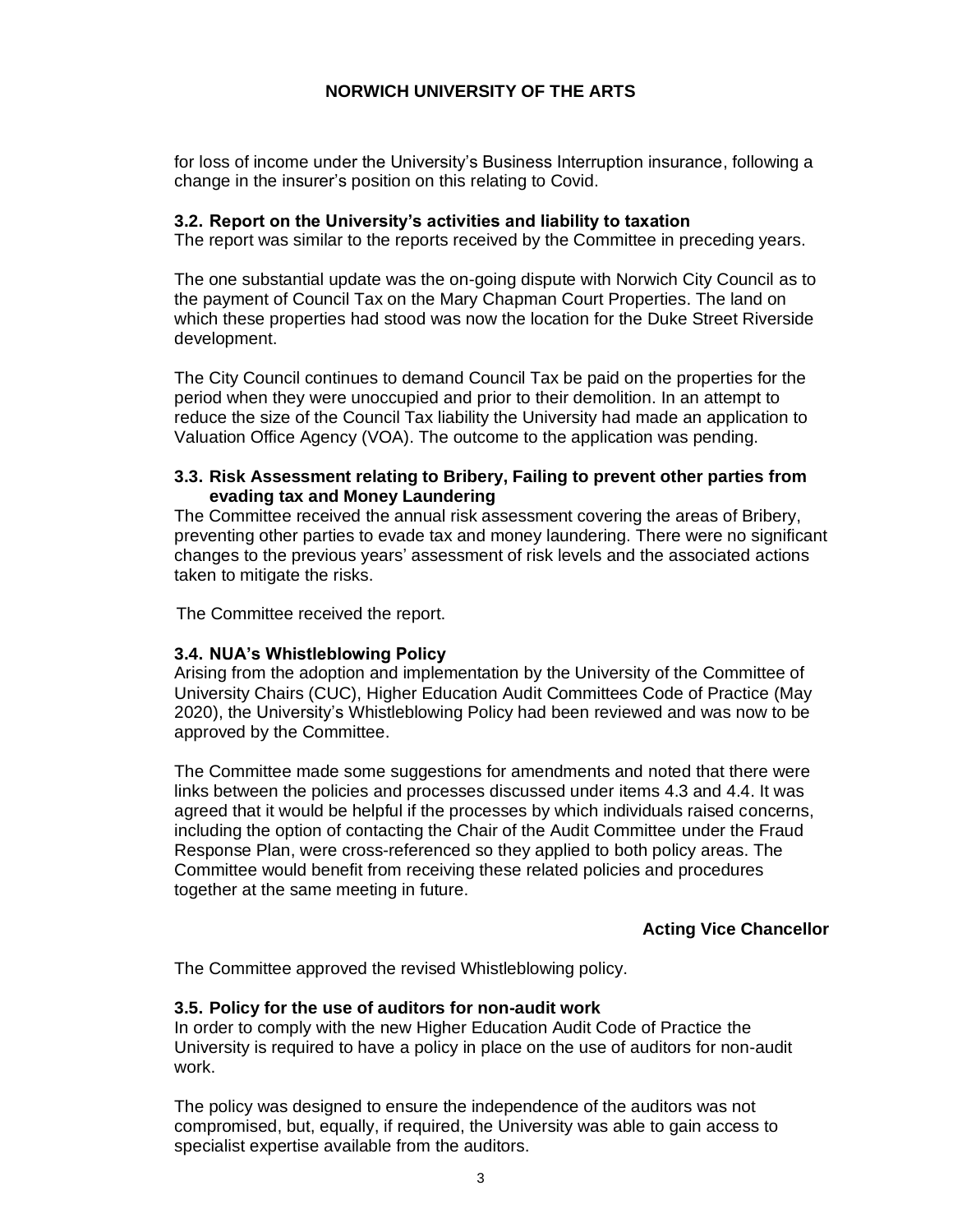The Committee approved the policy on the use of auditors for non-audit work.

# **4. GDPR – Annual Monitoring Report**

The Committee received the annual monitoring report on GDPR. The report included an update on the GDPR Action Plan. Information Security incidents were also included in the GDPR report.

During the period one information security incident had occurred. Due the nature of the data disclosure this was reported to the Information Commissioner's Office (ICO). The ICO confirmed to the University that no subsequent actions were required.

For future annual reports to the Committee it was agreed that actions which have been completed and incidents occurring in prior years could be omitted from the report. This would allow the report to focus on the activities and actions in the reporting year.

**Registrar**

# **5. QUALITY AND COMPLIANCE**

## **5.1. Recent OfS and QAA Publications**

The Committee received a summary of the recent publications released by the Office for Students (OfS) and the Quality Assurance Agency (QAA). The content of two publications, namely Reportable Events during the Covid-19 pandemic and the updated advice on Monitoring and Intervention both released by the OfS was drawn to the attention of the Committee.

The Committee noted the publications.

# **6. REGULATORY AND DATA QUALITY MATTERS**

## **6.1. Statutory and Regulatory Reports**

The Committee received the list of external statutory and regulatory reporting requirements placed on the University. All reports and returns had been submitted by the required deadlines.

The Committee noted the report.

# **6.2. Competition and Markets Authority (CMA) Self-Assessment**

In January 2021, the OfS issued new guidance to higher education providers as to their expectations for institutions during the Covid-19 pandemic. Contained in the guidance was the need for providers to review compliance with CMA requirements in three specific areas: communications with students; delivery of teaching and assessments during the autumn term; and current plans for the spring and summer terms.

A detailed mapping of the University's actions against the CMA (and OfS) requirements had been undertaken. The mapping indicated that the University considered that it was fully compliant against the first two areas highlighted by the